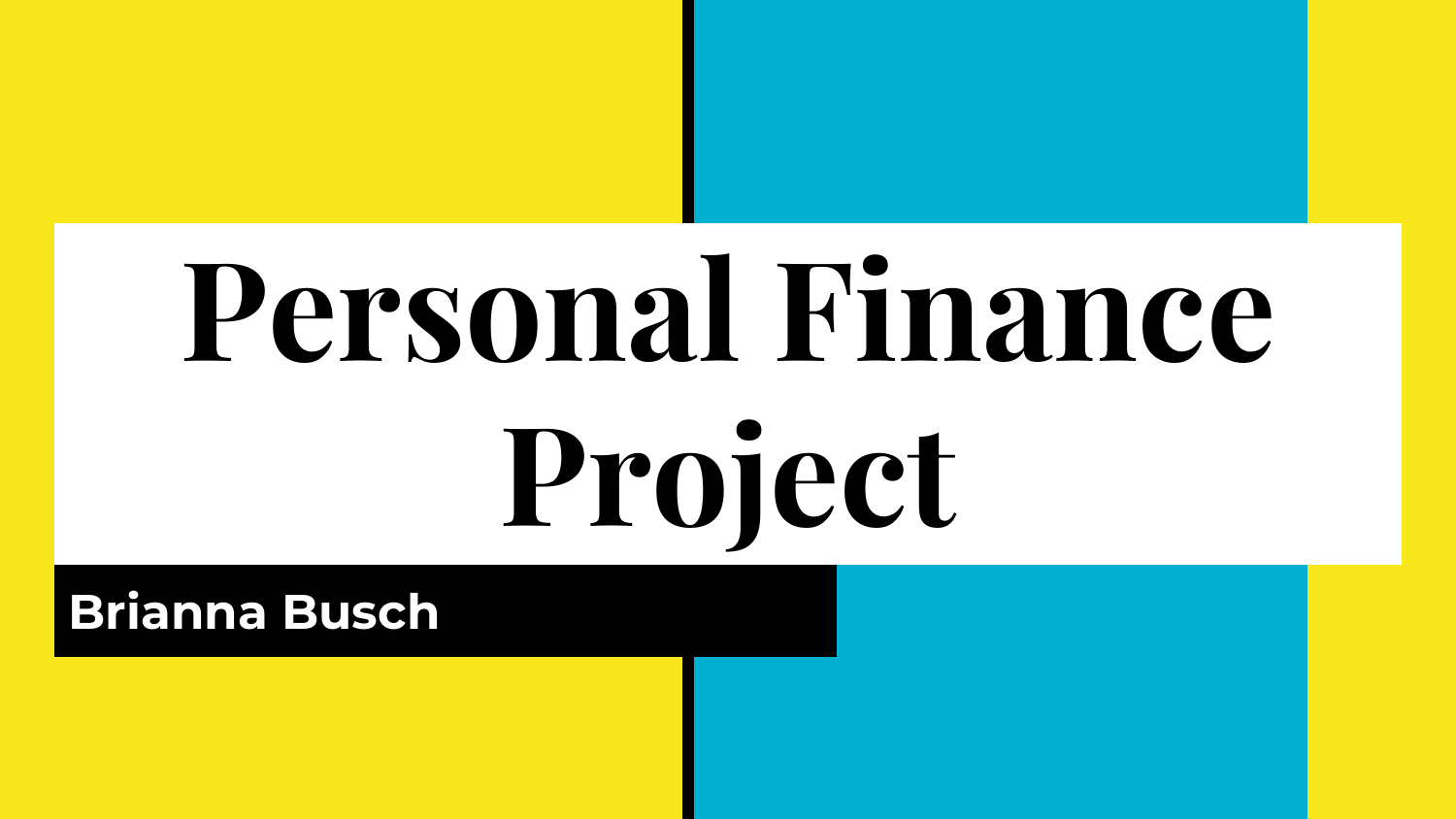### Career and Income

- ❏ Pediatric Nurse Practitioner- University of Iowa Children's Hospital
- ❏ Annual Salary of about \$92,950
- ❏ Monthly income is about \$7,745.83



University of Iowa<br>Stead Family<br>Children's Hospital

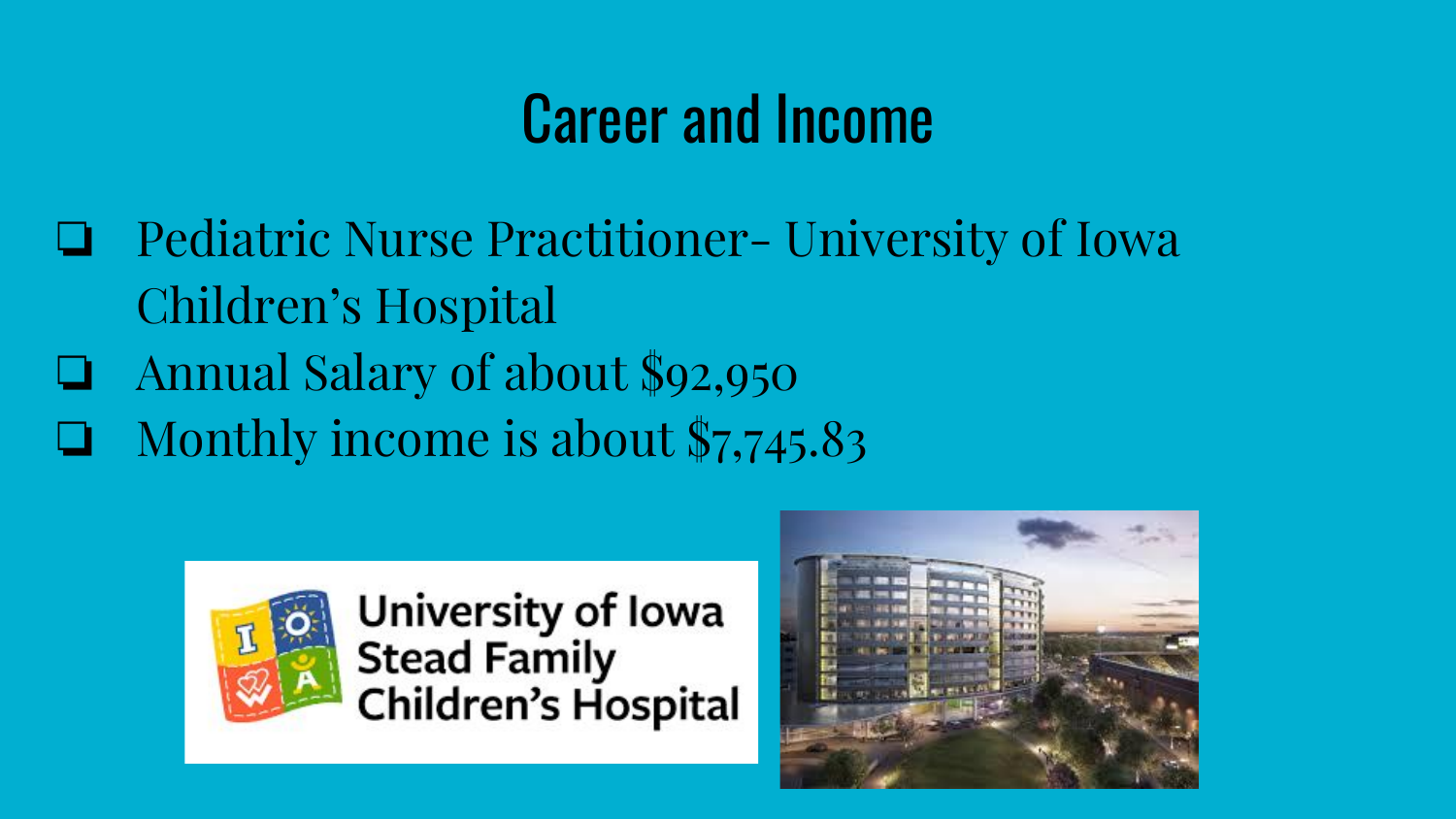### Apartment

❏ Iowa City, Iowa

I chose to find an apartment in Iowa City because of the job opportunities at the University Hospitals.

❏ Hypothetically, I could afford an apartment thats monthly rent is \$2,323.75

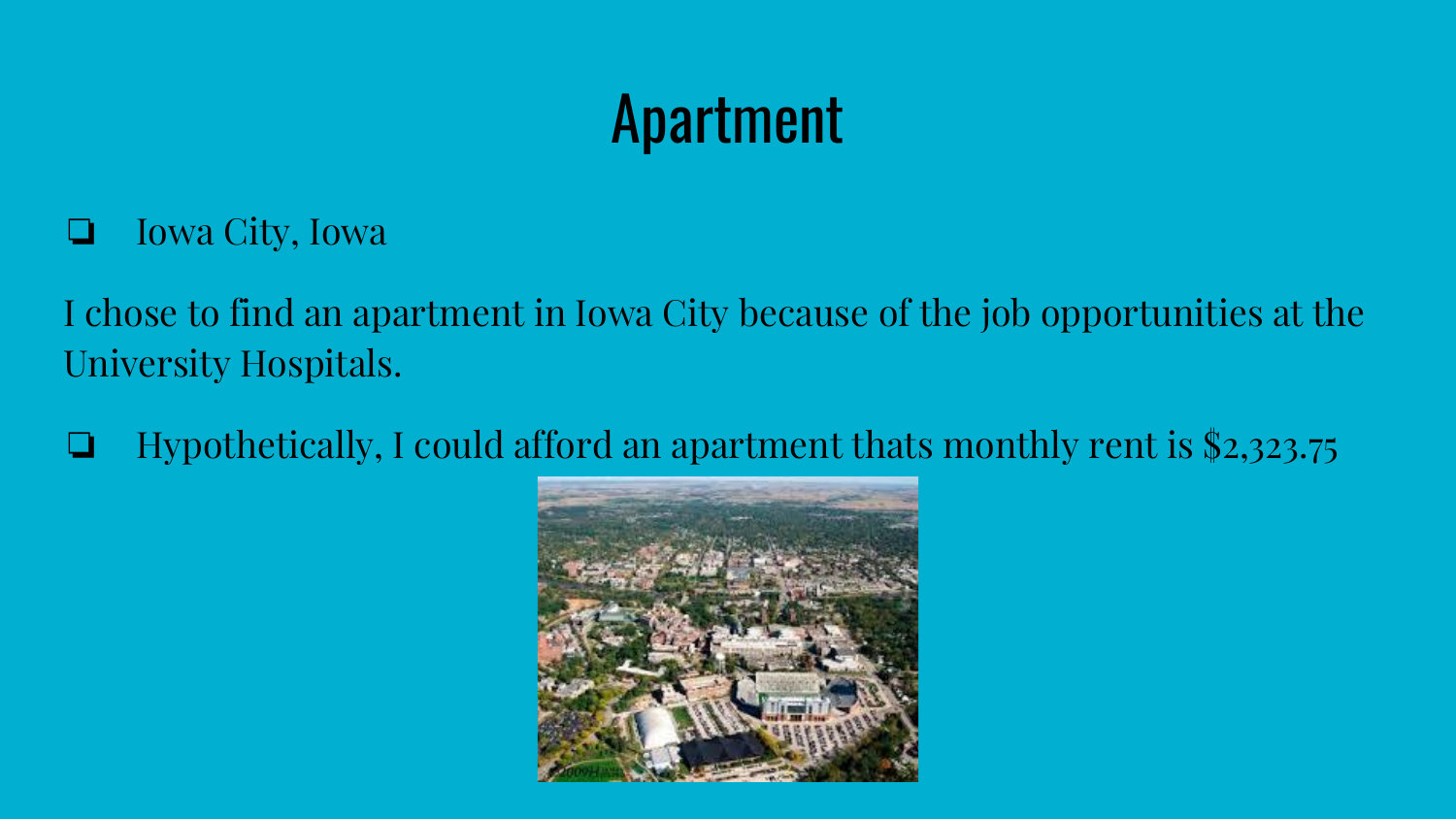### The Apartment I Am Buying

- ❏ Monthly Rent- \$1165
- ❏ Easy walk to the hospital
- ❏ New- 2015
- ❏ Internet, cable T.V., sanitation, snow removal, and lawn care are ALL covered by the landlord. The tenant is only responsible for water and gas/electricity utilities. (\$150)
- ❏ The apartment complex includes an on-site laundry room and lounge. There is a community 2,200 sq. ft. rooftop patio/deck with propane gas grill. Heated underground parking.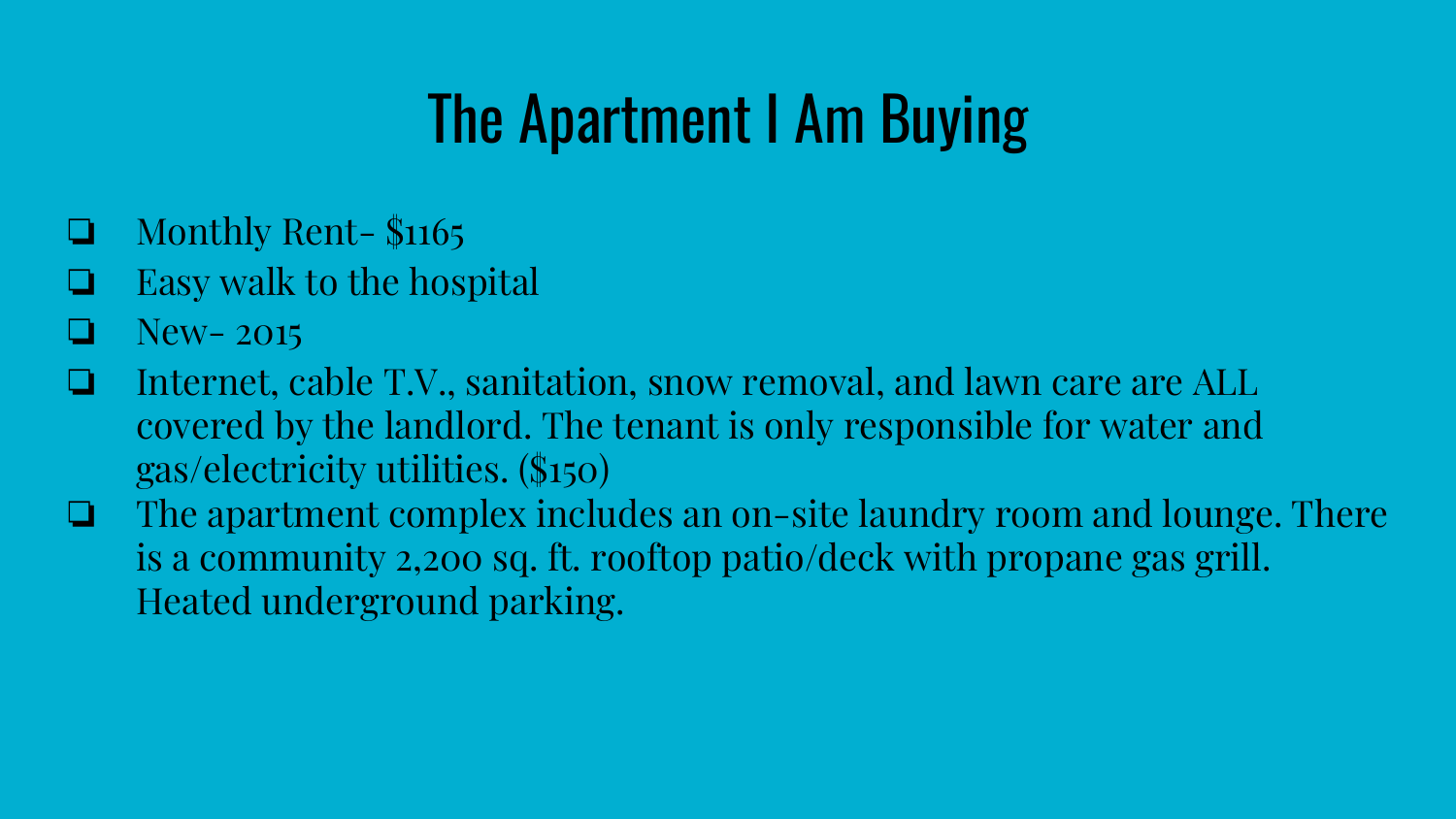### Apartment 5 Lincoln Avenue: Apartment 104



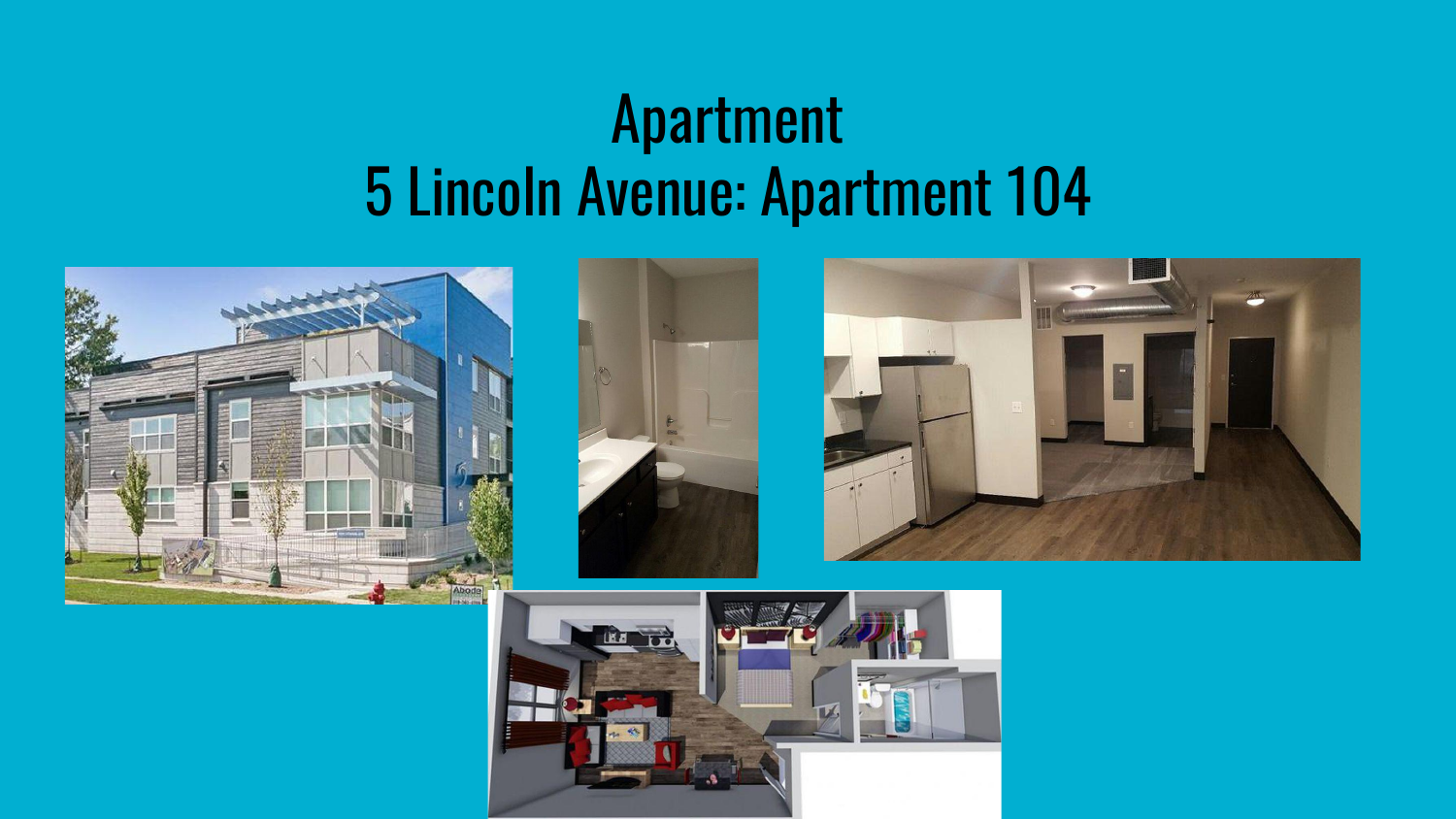### What Do I Need to Buy For My Apartment?

#### **The apartment includes the following features and amenities:**

\*Free Cable T.V. and Internet

\*Central heating and air conditioning

\*Dishwasher

\*Garbage disposal

\*Electric oven

\*Refrigerator

\*Microwave

\*Laundry room and lounge on-site

\*New wood flooring in living room, kitchen, and hallway

\*New carpeting in bedroom

\*9 foot ceilings \*2,200 sq. ft. community rooftop patio/deck

#### **Need to Buy**

Oueen sized bed and sheets/pillows **\$399+\$150 (Ashley Furniture and Amazon)**

- TV **\$350 (Best Buy)**
- 2 couches **\$1200 (Ashley's)**
- Dishes and silverware **\$100 (Amazon)**
- Towels **\$40- (Amazon)**
- Other decorations/tables/ toiletries **\$1500**

### **Total Cost of Furnishing- \$3,739**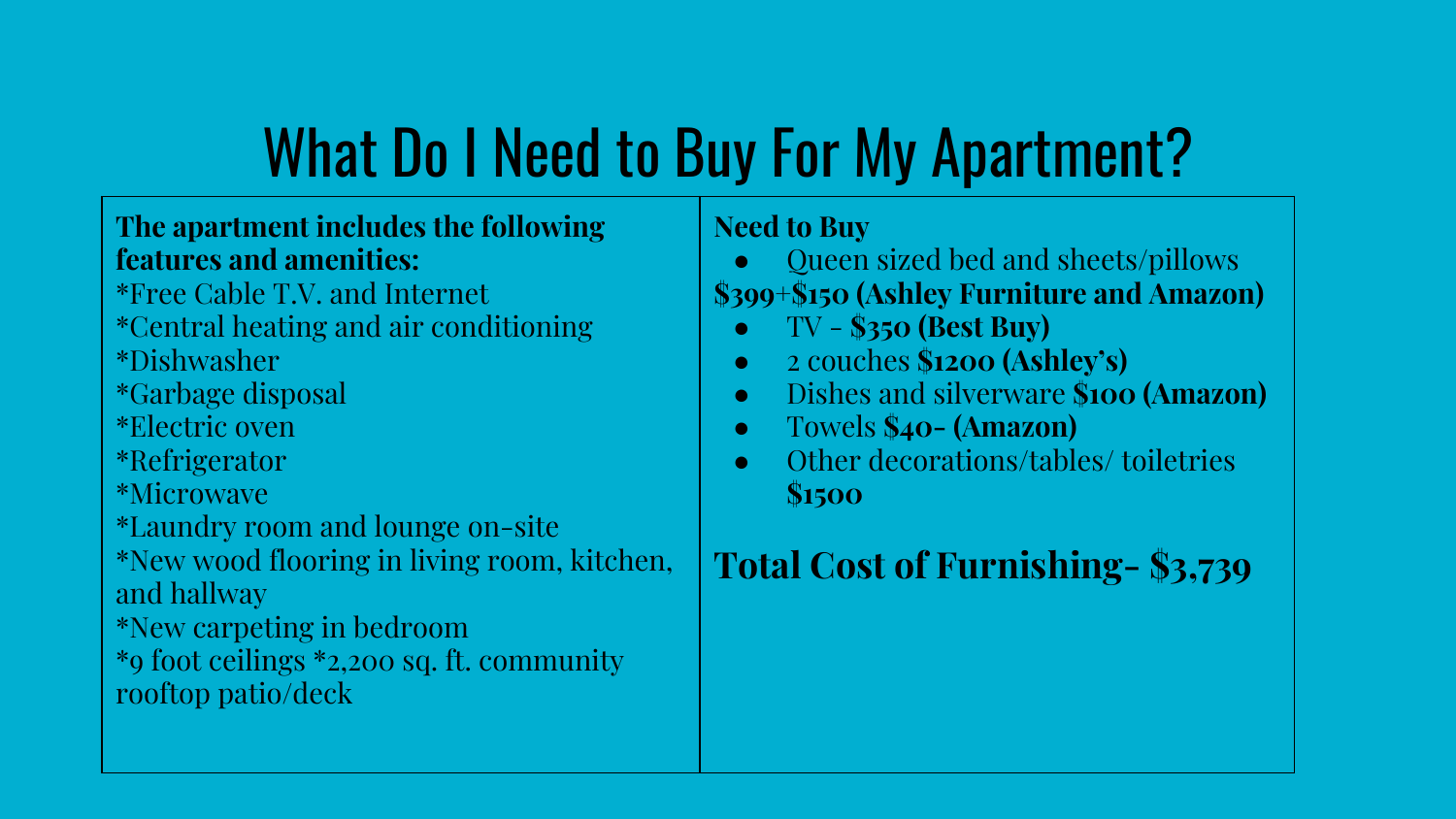# **Monthly**

Since it is going to cost about \$4000 to get everything I want, I could split it up and spend \$1000 per month, making it 4 months until I am done buying everything.



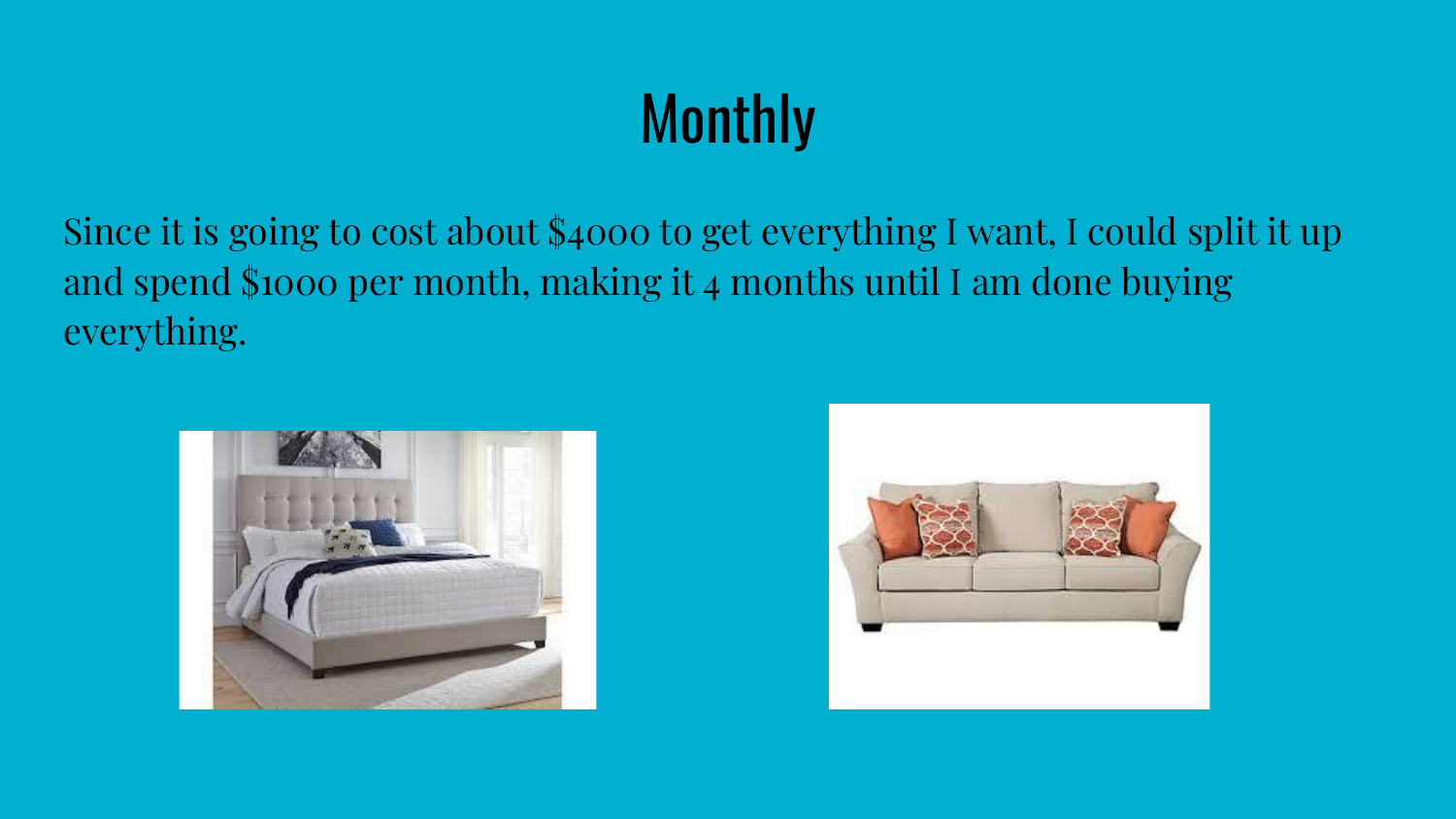## Car- Used Jeep Wrangler

Cost- \$11,487

Monthly Payment- \$400

29 Months to pay off.

• I picked this car because it has

decent gas mileage for trips to visit



home, and I have always wanted a jeep and this job allows me to afford it.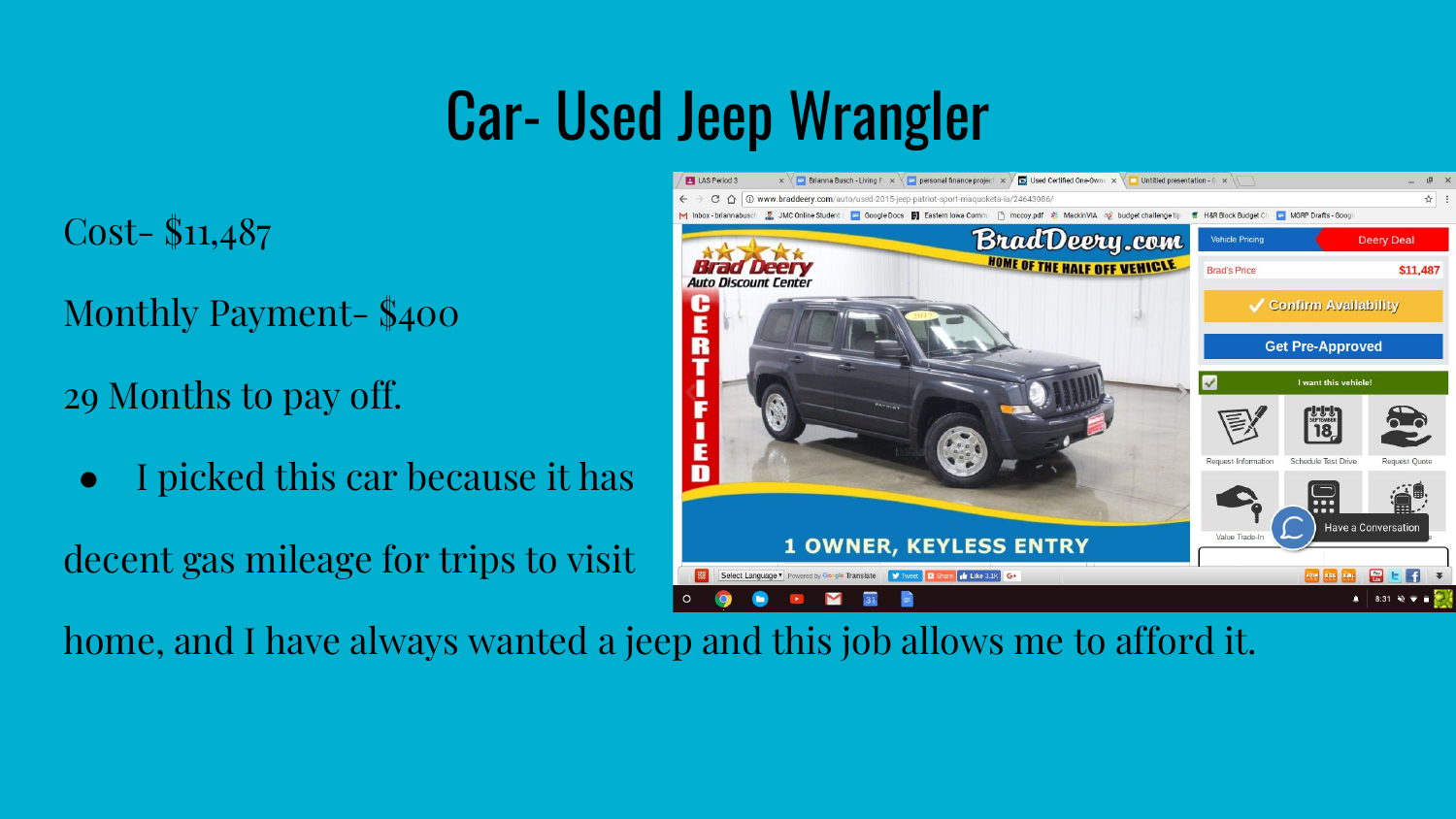## Total Cost

With everything added up, I will spend about \$2715 per month, leaving roughly \$5000 of monthly income to spend on food, gas for my car, insurance, and to save on extra stuff I want to buy or do.

Even though I am making a lot more money than I am spending, I think it is best to live a little simpler starting out so that I can afford to buy a house and better car later on.